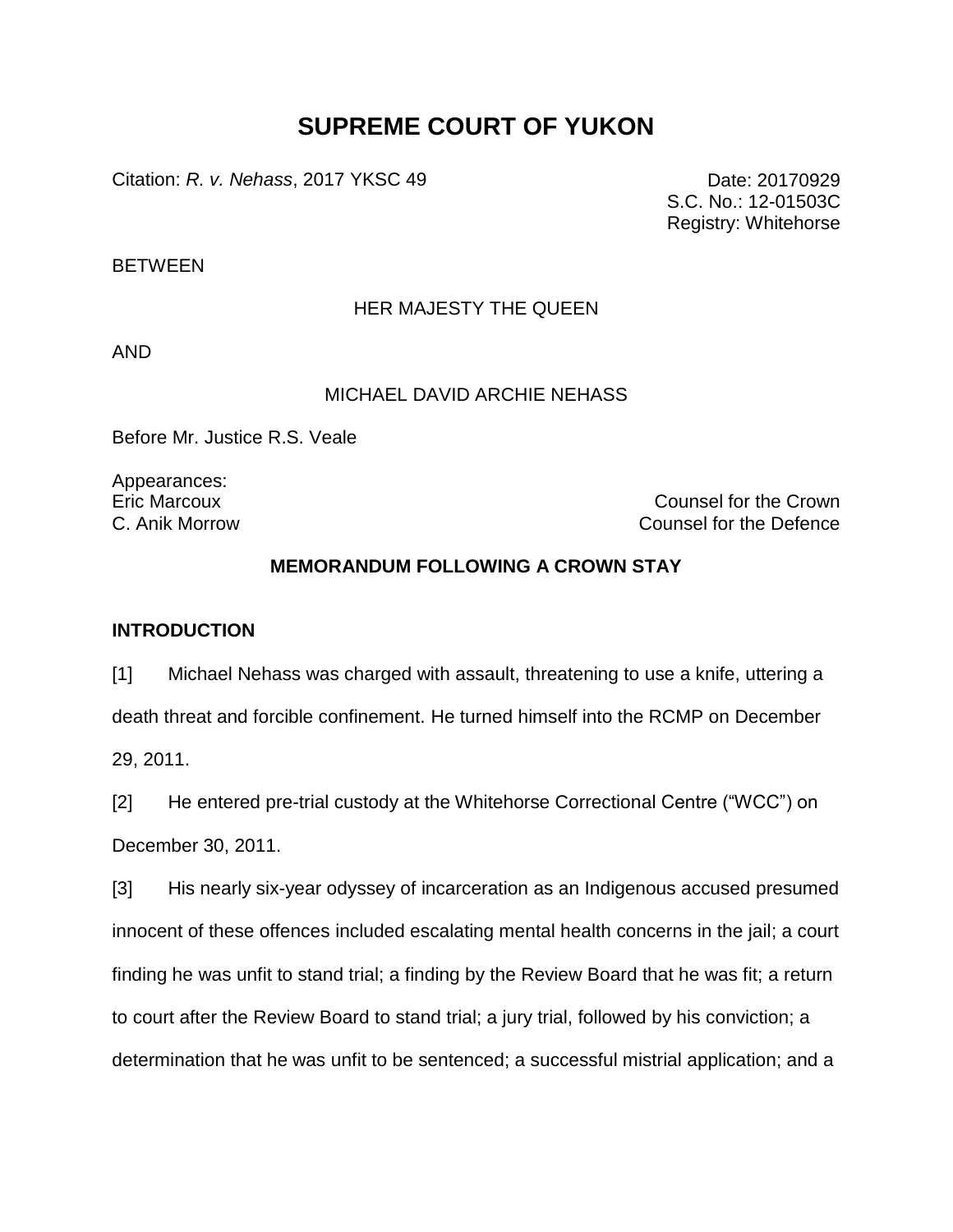Crown stay of proceedings at the hearing of an application for a judicial stay of proceedings.

[4] The significant and outstanding concern for the criminal justice system, society and Mr. Nehass is the fact that he remained unconnected with necessary mental health services, despite being found by doctors to be psychotic and delusional during the four years and eleven months he spent in pre-trial custody in the WCC.

[5] As noted, Mr. Nehass turned himself into the RCMP on these charges on December 29, 2011. He chose to delay his show cause hearing. He retained Bibhas Vaze as counsel in April 2012, and his preliminary inquiry was conducted on September 6, 2012. A trial date was set for May 2013, however Mr. Vaze applied to be removed from the record in February 2013, and a second counsel, David Tarnow, was retained that April necessitating an adjournment. Mr. Nehass' Supreme Court jury trial was rescheduled for five days in April 2014.

[6] While his Supreme Court matter was working its way through the system, Mr. Nehass was charged with a number of offences against WCC staff. It was in this context that a fitness assessment was ordered in January 2014. Although Mr. Nehass' fitness to stand trial had been raised as an issue before, an assessment was not ordered until after Mr. Tarnow withdrew as counsel in December 2013.

[7] The Supreme Court matter was held in abeyance until the Territorial Court resolved the issue of Mr. Nehass' fitness. The February 25, 2014 date set for the fitness hearing was adjourned so that Mr. Nehass could seek his own expert opinion. Shortly thereafter the April dates set for the Supreme Court trial were vacated.

[8] Mr. Nehass was unable to retain his own psychiatric expert and the fitness hearing began on April 11, 2014. A finding of unfit to stand trial was contested by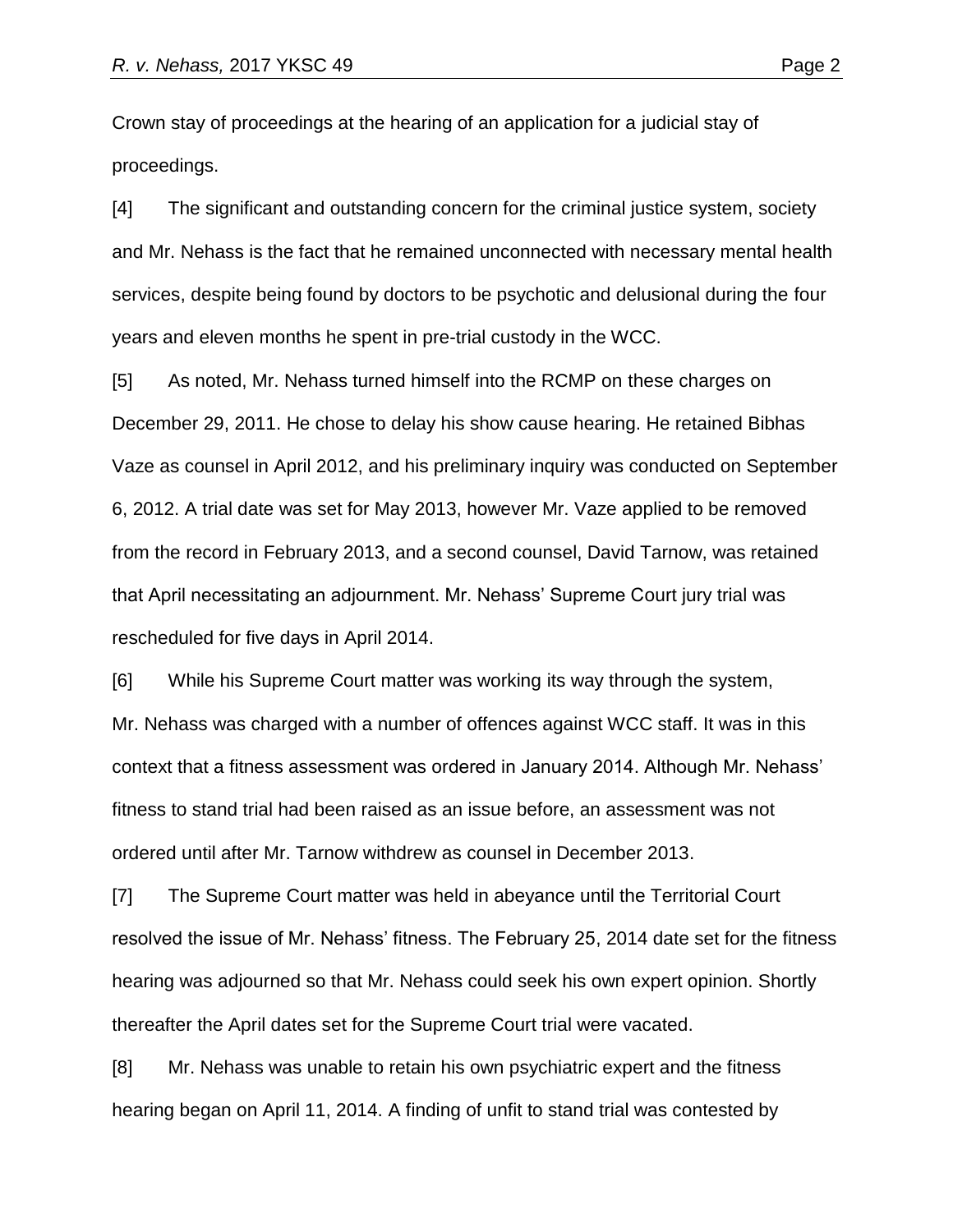Mr. Nehass, but after two continuations, he was found unfit to stand trial by Judge Cozens of the Territorial Court (2014 YKTC 23).

[9] The Yukon Review Board met in late July or early August of 2014 to make a disposition. In a decision authored by then-Chair Darcy Tkachuk, Mr. Nehass was determined to be fit and returned to court. Mr. Vaze briefly returned as counsel of record in September, however he soon applied for removal, at which time an order was made appointing him as *amicus*. Guilty pleas were entered by Mr. Nehass for a number of charges proceeding in Territorial Court on November 27, 2014, and a *Gardiner* hearing, to hear evidence relating to his sentence, was set for February 16-17, 2015. The *Gardiner* hearing ultimately concluded on March 26, and Mr. Nehass was sentenced by the Territorial Court in a decision cited at 2015 YKTC 11.

[10] Mr. Nehass' Supreme Court matter was tried by a judge and jury beginning on May 11, 2015, and he was found guilty on May 22, 2015, of a number of counts including unlawful confinement and assault with a weapon. Mr. Nehass represented himself at trial, although Mr. Vaze assisted as *amicus.*

[11] In June 2015, the Crown gave notice that it was proceeding on a dangerous offender application. On August 18, 2015, a *Rowbotham* order was made appointing Sarah Rauch as counsel. Ms. Rauch had been selected by Mr. Nehass. Ms. Rauch prepared a *Charter* application on Mr. Nehass' behalf, seeking various remedies, including a judicial stay of proceedings. This application was argued over nine days between February and March 2016, and Ms. Rauch was discharged by Mr. Nehass partway through. Although the evidence was completed, there was no argument and a ruling was never made because of the Court's ultimate finding that Mr. Nehass was unfit.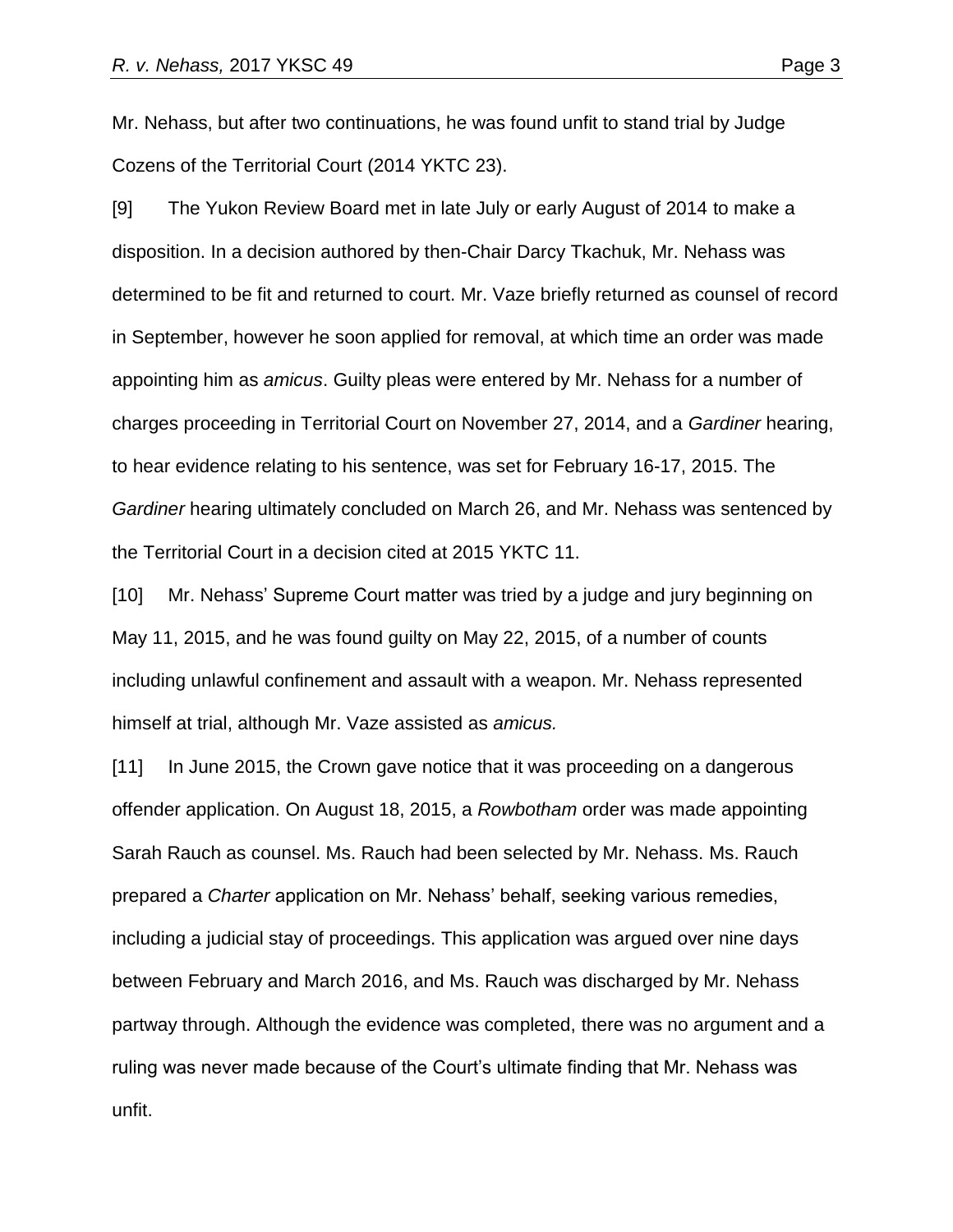[12] Throughout the summer of 2016, discussions were ongoing about representation for Mr. Nehass. Anik Morrow was appointed counsel on August 26 in a second *Rowbotham* order. While November dates were set for the dangerous offender application, the Crown, on November 10, 2016, filed an application to assess Mr. Nehass' fitness to participate in that proceeding. The application proceeded on November 22, 2016, unopposed (see reasons at 2016 YKSC 63). The Court ordered that Mr. Nehass be sent to Ontario Shores for an assessment with the consent of the Crown. Two reports found Mr. Nehass unfit to participate in the dangerous offender proceeding. Accordingly, the Court found him unfit to participate on January 25, 2017 (see 2017 YKSC 4). A mistrial was declared on February 15, 2017, in reasons indexed at 2017 YKSC 13.

[13] Counsel for Mr. Nehass applied for a judicial stay of proceedings following the declaration of mistrial. The Crown filed an application for an order that the issue of fitness of Mr. Nehass be tried pursuant to s. 672.23 of the *Criminal Code.* That application began on September 5, 2017. Counsel attempted to negotiate an agreement that would result in a judicial stay of proceedings, an arrangement for Mr. Nehass' certification under the Ontario *Mental Health Act,* and transfer and transportation to British Columbia for his treatment at a mental health facility closer to his family. Resolution discussions also included Mr. Nehass entering a peace bond under s. 810.2 of the *Criminal Code*. These discussions ended abruptly on September 8, 2017, when the Crown unilaterally entered a stay of proceedings before Mr. Nehass was returned to the Yukon.

[14] The Crown's stay left Mr. Nehass at Ontario Shores, a mental health facility in Ontario pursuant to an order of this Court made after the mistrial. Counsel for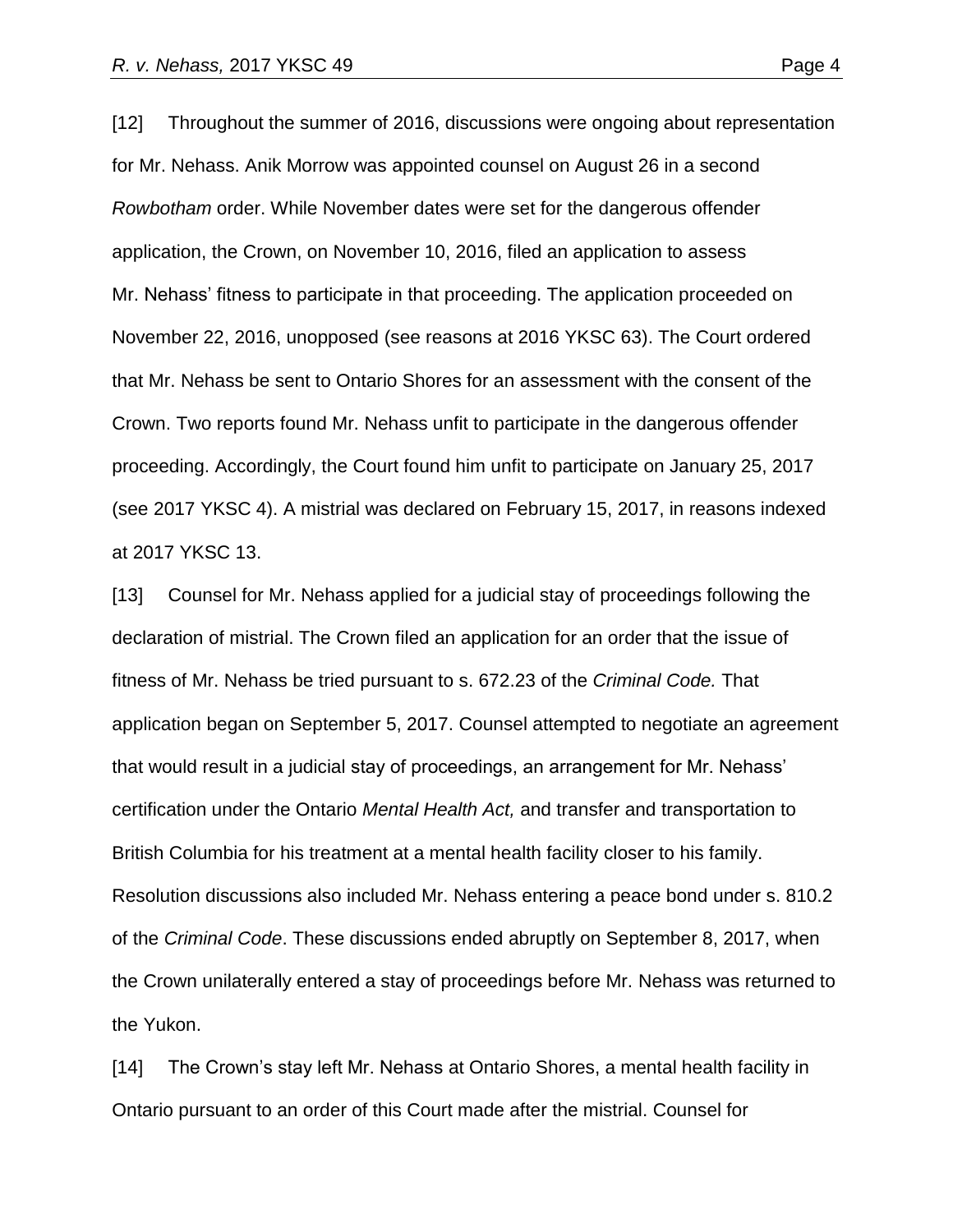Mr. Nehass immediately applied for a variation of that order to return Mr. Nehass to British Columbia to enter a mental health treatment facility.

[15] There are no longer proceedings before the Court. However, I am of the view that this Court has the inherent *parens patriae* jurisdiction to make an order to ensure the welfare of this 33-year-old Tahltan man.

[16] This memorandum will briefly address:

- 1. the experience of Mr. Nehass at the WCC and within the justice system generally;
- 2. the designation of WCC as a hospital despite its inability to provide mental health treatment for this incarcerated person;
- 3. the obligation of the Court to ensure that the rights and interests of a mentally ill person and society are considered following a Crown stay of proceedings or other disposition terminating a criminal proceeding.

[17] The purpose of this memorandum is not to set out a detailed history, but rather to highlight the events that took place and to bring them to the attention of the public.

[18] The Yukon is a small jurisdiction with a history of finding creative solutions with First Nations governments to ensure that *Gladue* principles are applied to Indigenous persons before, during and after sentencing.

#### **The experience of Mr. Nehass at the WCC and within the justice system generally**

[19] This summary is drawn from evidence provided in court in the context of the mistrial application heard on January 24 and 25, 2017. The evidence attached to the application for a judicial stay of proceedings and the written submissions prepared and filed by counsel for Mr. Nehass are extensive and comprehensive, but are not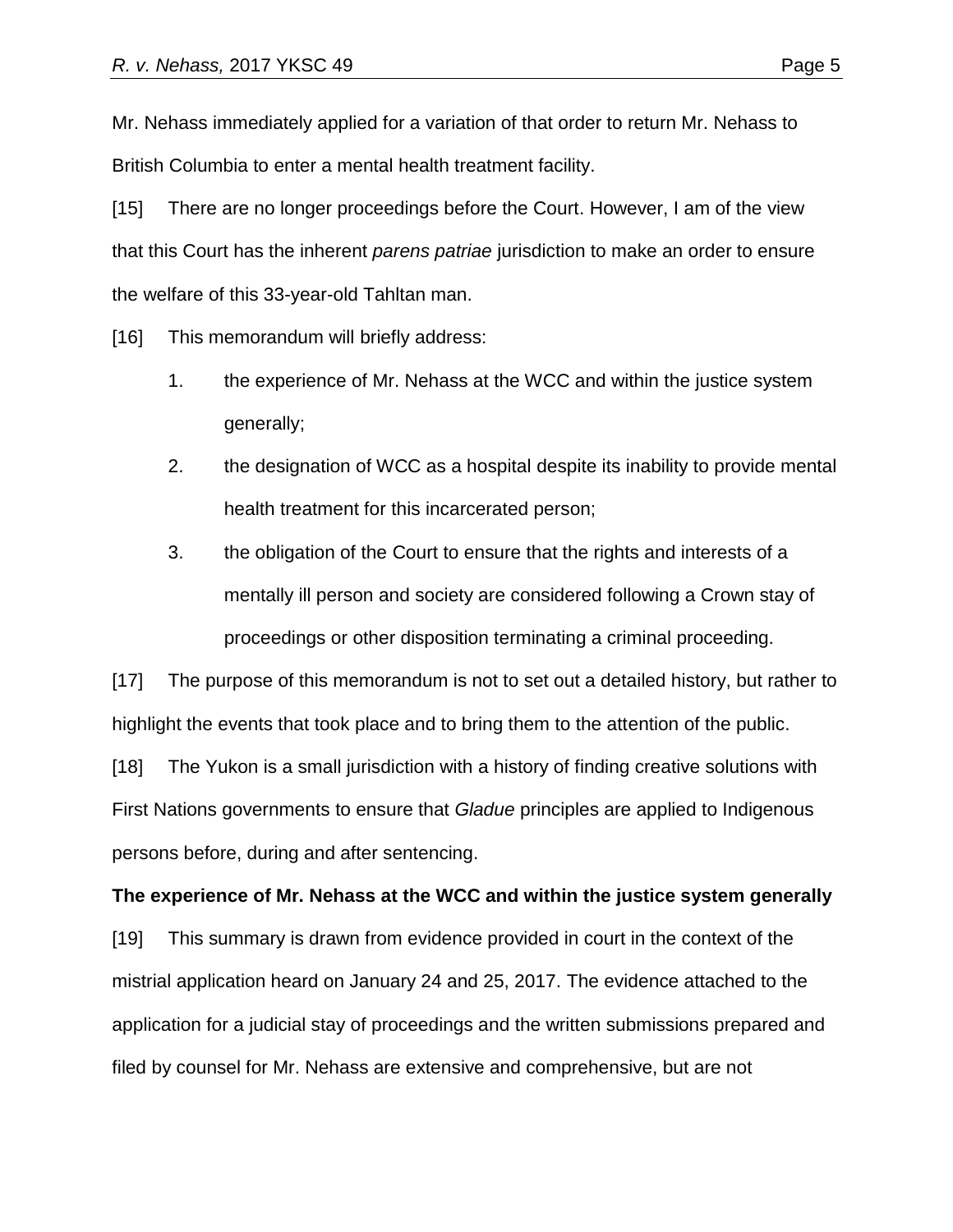addressed in this memorandum in any substantial way following the Crown's stay of proceedings.

[20] On December 30, 2011, Mr. Nehass was remanded to the WCC after being charged with his criminal offences. WCC knew Mr. Nehass and staff were aware of his history of mental illness.

[21] Dr. Heredia, the only resident psychiatrist at the facility, was familiar with Mr. Nehass. Dr. L. Stuart was the WCC's contracted general physician.

[22] While on remand, largely because of concerns about his behaviour, Mr. Nehass spent lengthy periods of time in either administrative or punitive segregation and isolated from other inmates.

[23] On December 10, 2013, Dr. Heredia documented the mental health deterioration of Mr. Nehass and recommended that he be transferred to a forensic mental health facility. Dr. Heredia reported that a bed was available at Brockville, an Ontario facility that the Yukon government has a transfer arrangement with. According to testimony of the Director of Corrections, a bed continued to be available at this facility in early 2017. [24] Dr. Heredia testified that he did not know why a transfer did not proceed. He testified that long periods of segregation of psychotic persons without treatment are

detrimental to that person's mental health.

[25] On January 6, 2014, Dr. Stuart stated in a letter to Dr. Heredia:

I feel it is medically, inappropriate and inhumane to continue holding (Mr. Nehass) at the Whitehorse Correctional Centre in segregation as he is suffering from a significant mental illness which needs treatment.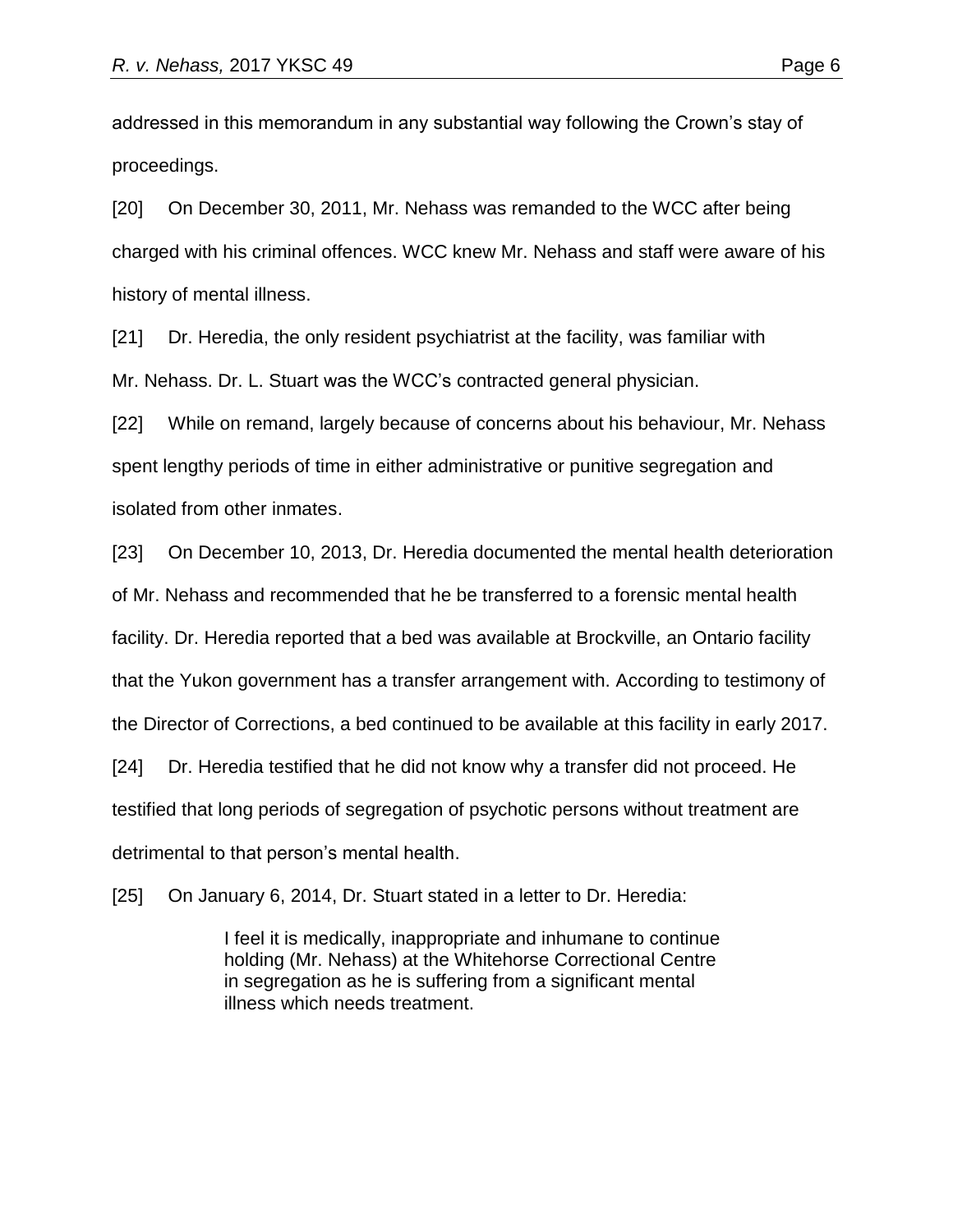[26] The Director of Corrections also testified at the January 2017 hearing, giving evidence that she and others at WCC knew that Mr. Nehass was delusional and psychotic and that WCC could not adequately address his mental health needs. [27] As indicated above, although Mr. Nehass' fitness was raised in the course of his

proceedings and, indeed the Territorial Court made a finding that he was unfit to stand trial in 2014, at no time was he removed from WCC and sent to a psychiatric facility.

[28] The above observations should not be treated as a finding of fact. They are simply meant to demonstrate the situation of Mr. Nehass wherein the WCC professionals, the Crown, defence counsel and the court were all aware of his deteriorating mental health condition. This memorandum is not a finding of liability on the part of any person but simply recording the sad state of affairs where a mentally ill inmate remained in custody and segregation while a transfer to a mental health facility was considered as early as December 2013 but never acted on.

[29] However, it must also be remembered that, until the dangerous offender proceeding, Mr. Nehass had always opposed a declaration that he was unfit and instructed counsel to oppose such a declaration. At this hearing, during which he was certified in Ontario, Mr. Nehass participated by video conference from Ontario Shores, and appeared to fully grasp that a stay had been entered and there was no further criminal proceeding. He expressed his desire to return to the Yukon.

#### **The Designation of WCC as a Hospital.**

[30] Section 672.1(1) of the *Criminal Code* provides that the Minister of Health may designate hospitals in Yukon for the custody, treatment or assessment of an accused person. The Minister of Health designated WCC as a hospital, by Yukon Regulation M.O. 1993/011. While the designation of WCC as a hospital suggests that the WCC has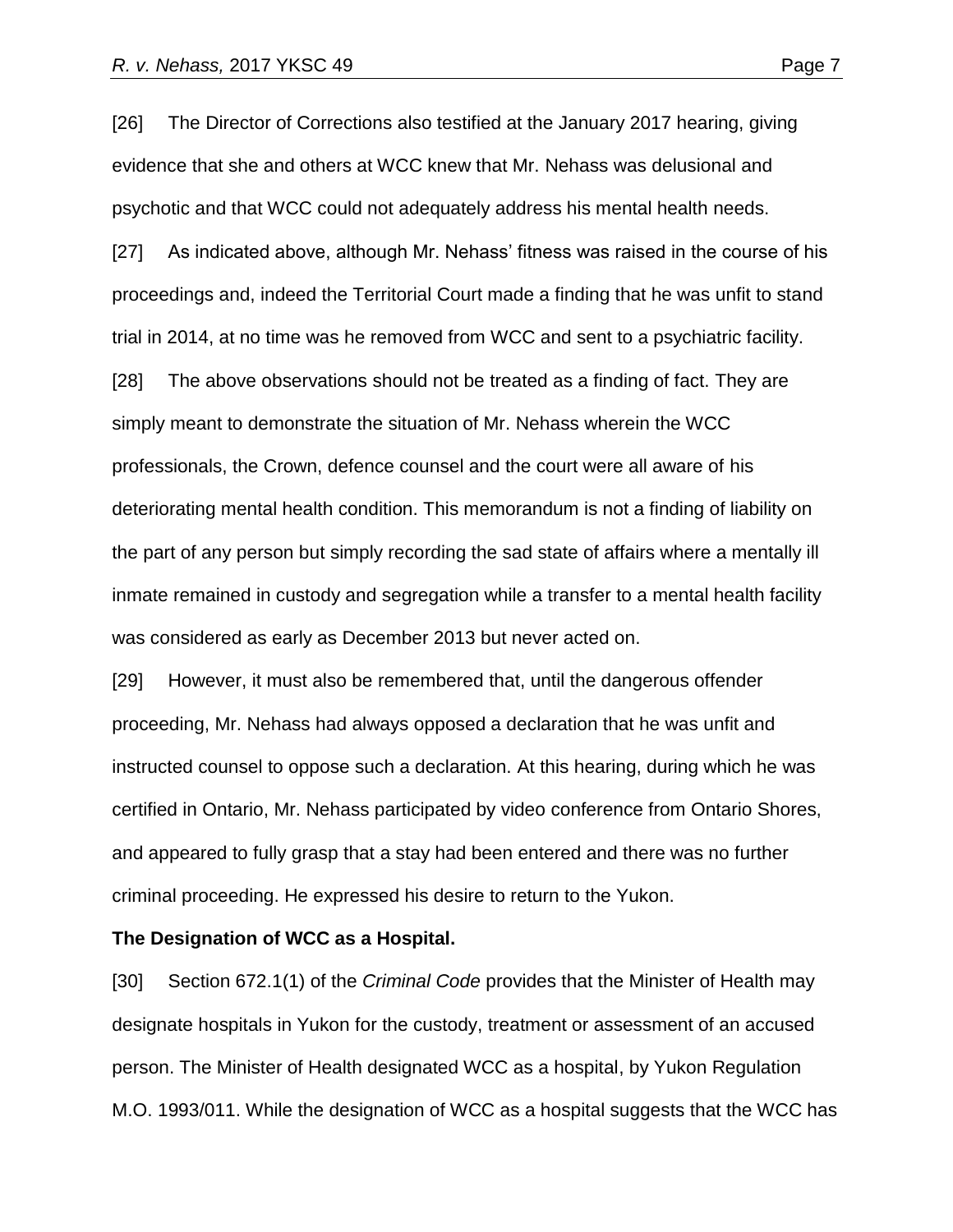both the capacity and staff to manage and, if required, medically treat inmates who are mentally ill, that is manifestly not the case.

[31] In *D.J. v. Yukon (Review Board),* 2000 YTSC 513, this Court made a *habeas corpus* order removing D.J. from WCC where he had been placed by the Yukon Review Board ("YRB"). The YRB ordered D.J. to be detained in custody at the WCC, after he was found not criminally responsible by reason of mental disorder in the Youth Court of the Yukon on March 1, 1995. The decision of the YRB made it abundantly clear that it did not consider WCC was a hospital capable of providing "any appropriate therapeutic treatment services worthy of the designation as a hospital". Nevertheless, the YRB decided that in the absence of appropriate services and facilities, it had no option but to order the temporary placement of D.J. at the WCC.

[32] In a subsequent case, *R. v. Rathburn*, 2004 YKTC 24, Mr. Rathburn was in custody at the WCC on remand status suffering from severe psychotic episodes and paranoid delusions. The Territorial Court found that this breached Mr. Rathburn's s. 7 *Charter Rights* and stated at para. 27:

> It is important to note that the impropriety of using the Whitehorse Correctional Centre as a hospital was identified four years ago by the Supreme Court of this Territory. It appears that nothing has been done since that time to remedy the situation. The kindest explanation for this inaction would be that the Justice Department officials were asleep on their watch and did not read the D.J., supra, decision. Unlikely. Another explanation would be that they were aware of it, and with total indifference to the court and Parliament and the plight of the mentally ill and handicapped, chose to do nothing about it.

[33] Nothing has changed since these decisions. Calling a prison a hospital does not change the nature of the WCC from a penal environment to a therapeutic environment.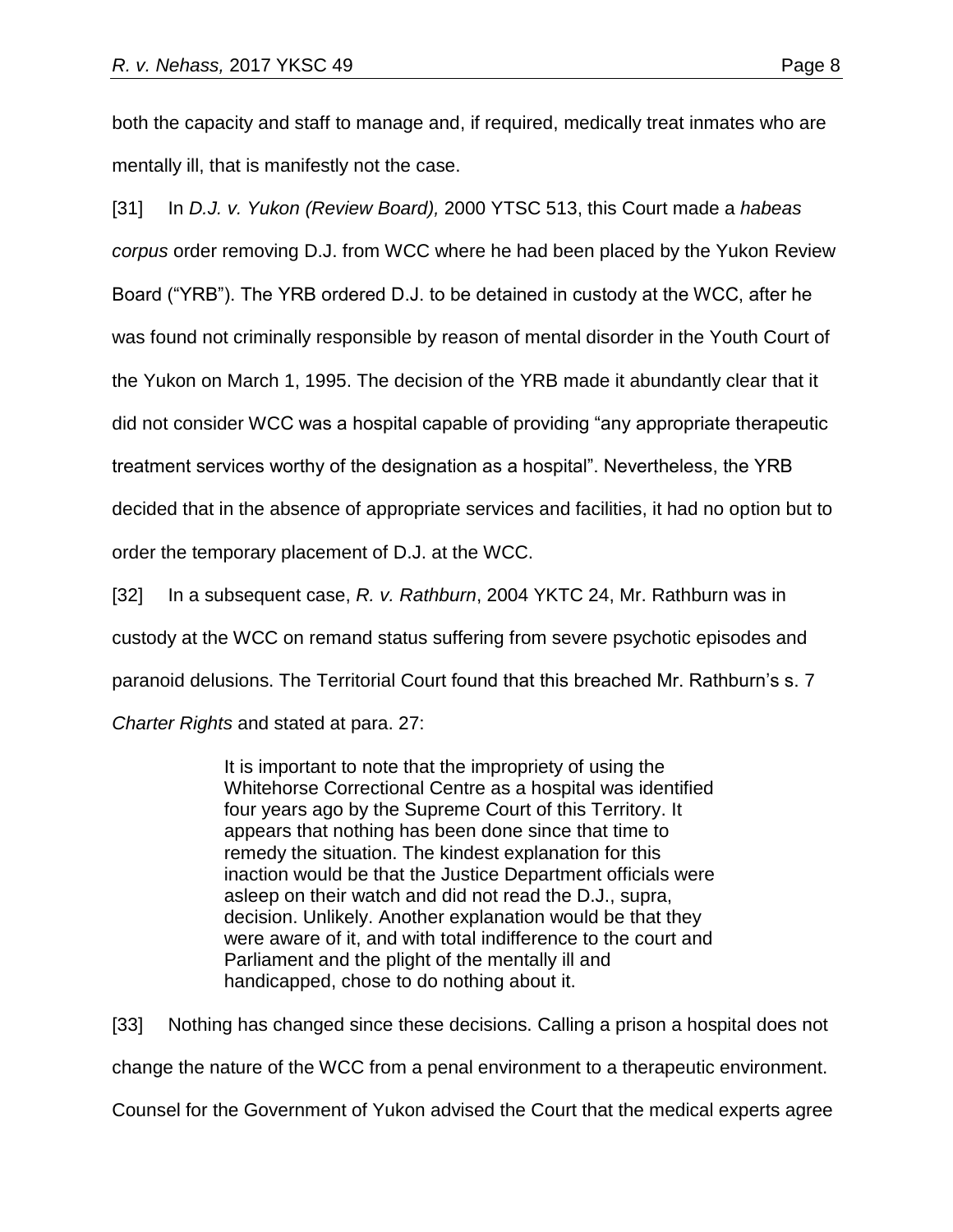that the WCC is not an appropriate facility for Mr. Nehass. The Director of Corrections charged with the oversight of the WCC, confirmed in sworn evidence on January 25, 2017, that the WCC was designated as a hospital "but it is in no way, means, shape or form a hospital". The Director acknowledged that Mr. Nehass had serious mental health problems that could not be addressed by the WCC. As there is no forensic facility or hospital in Yukon, the Director believed for a long time that Mr. Nehass needed to go out of Yukon for treatment. And yet, he was not transferred to an Ontario facility until the order of this Court on November 2016. I am not trying to lay blame for this at the feet of the WCC.

[34] I strongly recommend that the Yukon government revoke the designation of the WCC as a hospital.

### **The rights and interests of Mr. Nehass and the public at large**

[35] The concern of this Court is that Mr. Nehass is no longer before the court on his stayed criminal charges. He is in the Ontario Shores facility in Ontario, where I am advised by his counsel that he has been certified under the Ontario *Mental Health Act.*  While he is subject to that statute, Mr. Nehass is in Ontario as a result of an order of this Court on November 24, 2016. I am advised that there is no mechanism to move him closer to his home and his supports, which include his brother and his father, once the Crown had unilaterally entered a stay of proceeding. The authority for this Court to have jurisdiction over Mr. Nehass is based on its *parens patriae* jurisdiction, that is the need to protect those who cannot care for themselves. This jurisdiction is spelled out in *E. (Mrs.) v. Eve*, [1986] 2 S.C.R. 388, at paras. 72 – 76, as the care of mentally incompetent persons, founded on necessity, and the need to act for the protection for